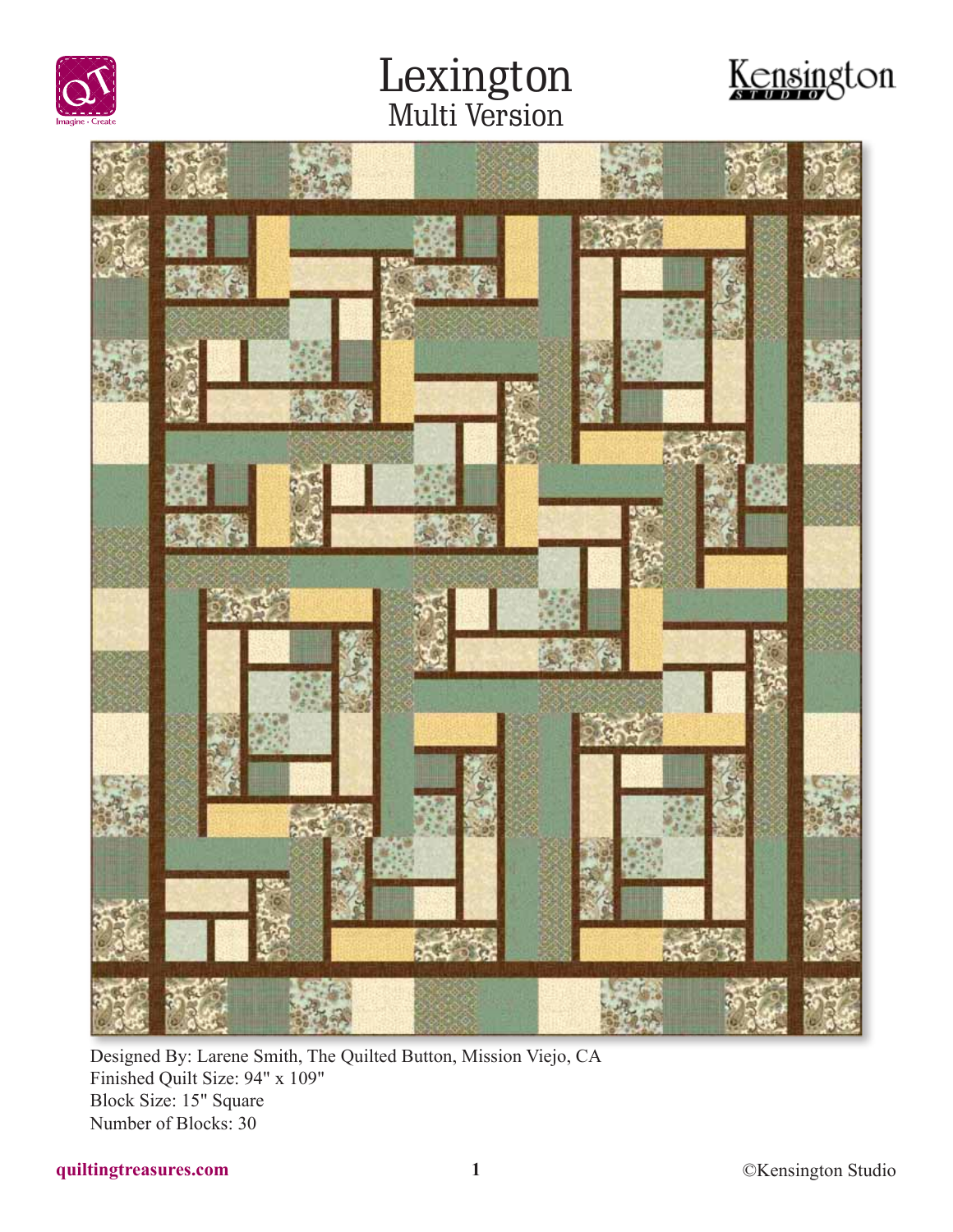



FABRIC REQUIREMENTS

Design: Multi | Yards 23363 E 1½ 23363 Q 1¼ 23368 S  $\frac{3}{4}$ 23365 Q 1<sup>5</sup>/<sub>8</sub> 23368 Q 1<sup>3</sup>/<sub>8</sub> 23366 A 1 23364 Q  $\frac{5}{8}$ 23366 Q  $\frac{5}{8}$ 23367 Q 1 23368 E 1 23078 A 2<sup>7</sup>/<sub>8</sub> 23078 A (Binding) 1 Backing 9 Batting 105" x 118"

| 23363 E                                         | 23363 Q | 23368 S | 23365 Q |  |  |  |
|-------------------------------------------------|---------|---------|---------|--|--|--|
| 23368 Q                                         | 23366 A | 23364 Q | 23366 Q |  |  |  |
| 23367 Q<br>23368 E<br>23078 A<br>(Inc. Binding) |         |         |         |  |  |  |

#### **Designer Notes:**

- *Label all fabric when cutting for identification.*
- *After Outer Border pieces have been cut, label as directed and set aside.*
- *A widthwise cut* **(WOF)** *is from selvage to selvage.*

#### **Cutting Directions:**

**23363 E (Fabric A)** *Block A* • Cut (5) 4½" x **WOF** strips. *Pieced Outer Border and Border Cornerstones* • Cut (3) 8" x **WOF** strips. Subcut into (12) 8" squares.

**23363 Q (Fabric B)** *Block B* • Cut (5) 4½" x **WOF** strips. *Pieced Outer Border* • Cut (2) 8" x **WOF** strips. Subcut into (8) 8" squares.

**23368 S (Fabric C)** *Block B* • Cut (5) 4½" x **WOF** strips.

**23365 Q (Fabric D)** *Block B* • Cut (8) 4½" x **WOF** strips. *Pieced Outer Border* • Cut (2) 8" x **WOF** strips. Subcut into (6) 8" squares.

### **23368 Q (Fabric E)** *Block A* • Cut (8) 4½" x **WOF** strips. *Pieced Outer Border*

• Cut (1) 8" x **WOF** strips. Subcut into (4) 8" squares.

**23366 A (Fabric F)**

*Block A* • Cut (5) 4½" x **WOF** strips. *Pieced Outer Border* • Cut (1) 8" x **WOF** strips. Subcut into (2) 8" squares.

**23364 Q (Fabric G)** *Block B* • Cut (3) 5½" x **WOF** strips.

**23366 Q (Fabric H)** *Block A* • Cut (3) 5½" x **WOF** strips.

**23367 Q (Fabric I)** *Block B* • Cut (3) 4½" x **WOF** strips. *Pieced Outer Border* • Cut (2) 8" x **WOF** strips. Subcut into (8) 8" squares.

#### **quiltingtreasures.com 2**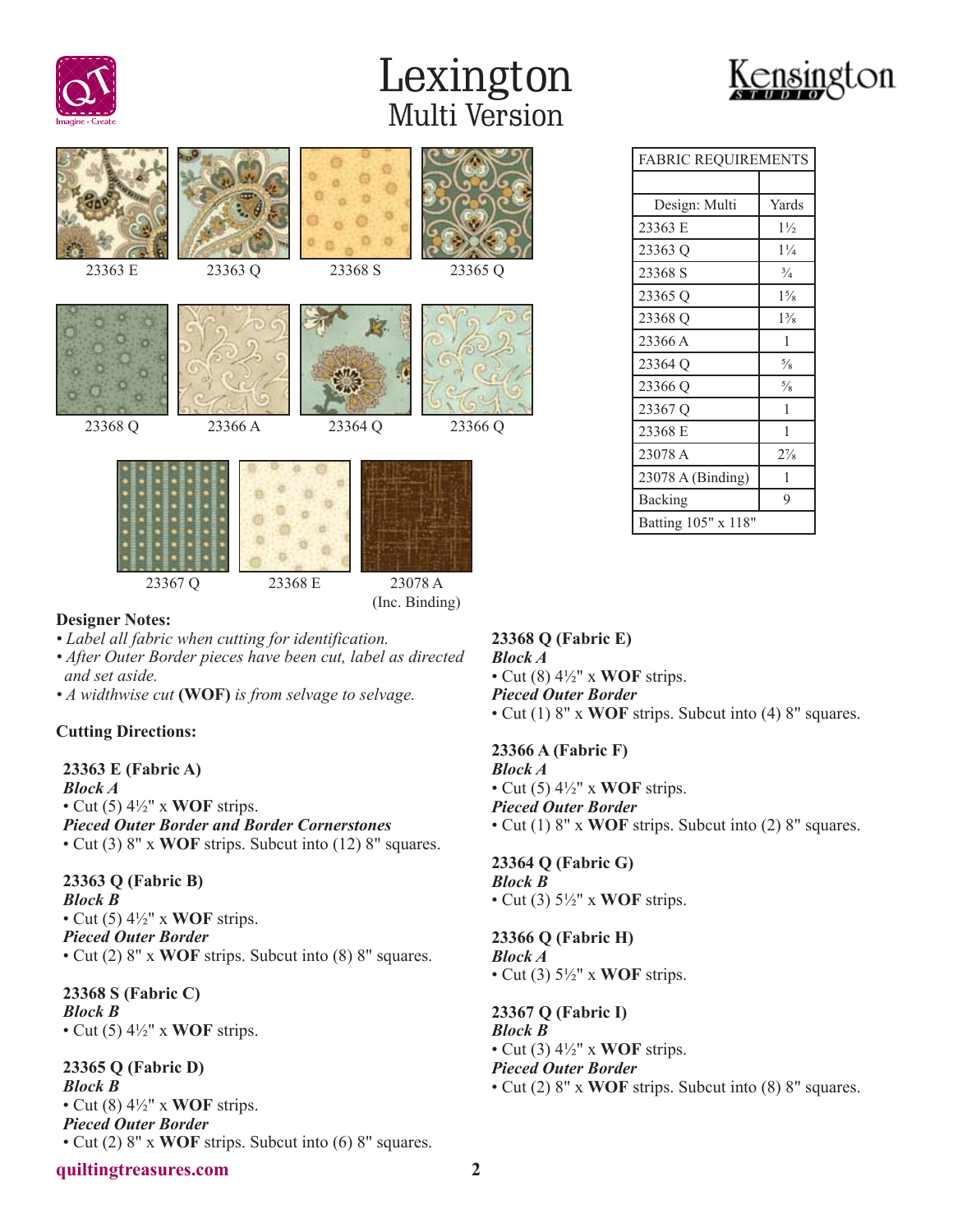



#### **23368-E (Fabric J)**

*Block A* • Cut (3) 4½" x **WOF** strips. *Pieced Outer Border* • Cut (2) 8" x **WOF** strips. Subcut into (8) 8" squares.

**23078-A (Fabric K)** *Blocks A and B* • Cut (42) 1½" x **WOF** strips.

#### *Inner Borders*

• Cut (11) 2½" x **WOF** strips. Subcut (8) 2½" x 8" rectangles. Piece remaining 2½" x WOF strips into one continuous strip then subcut four Inner Borders as follows: (2)  $2\frac{1}{2}$ " x  $79\frac{1}{2}$ " rectangles and (2)  $2\frac{1}{2}$ " x  $90\frac{1}{2}$ " rectangles.

#### *Binding*

• Cut (11) 2½" x **WOF** strips.

#### **Block A Strip Sets:**

#### *Strip Set for Unit 1:*

**1.** Sew a 1½" x **WOF** Fabric K between a 5½" x WOF Fabric H strip and a 4½" x **WOF** Fabric J strip (see Diagram 1) for one Unit 1 strip set. Make a total of 3 strip sets. Crosscut a total of fifteen 5½" Unit 1 blocks.

#### **Diagram 1**



#### *Strip Set for Unit 2:*

**1.** Sew a 1½" x **WOF** Fabric K to a 4½" x **WOF** Fabric F strip (see Diagram 2) for one Unit 2 strip set. Make a total of 5 strip sets. Crosscut a total of fifteen 10½" Unit 2 blocks.



#### *Strip Set for Unit 3:*

**1.** Sew a 1½" x **WOF** Fabric K to a 4½" x **WOF** Fabric A strip (see Diagram 3) for one Unit 3 strip set. Make a total of 5 strip sets. Crosscut a total of fifteen 10½" Unit 3 blocks.

#### **Diagram 3**



#### *Strip Set for Unit 4:*

**1.** Sew a 1½" x **WOF** Fabric K to a 4½" x **WOF** Fabric E strip (see Diagram 4) for one Unit 4 strip set. Make a total of 8 strip sets. Crosscut a total of fifteen 15½" Unit 4 blocks.

#### **Diagram 4**



#### **Block A Assembly:**

**1.** Referring to Diagram 5 and noting orientation of units, complete Block A using one Unit 1, one Unit 2, one Unit 3, and one Unit 4. Make a total of fifteen 15½" square Block A.

#### **Diagram 5**

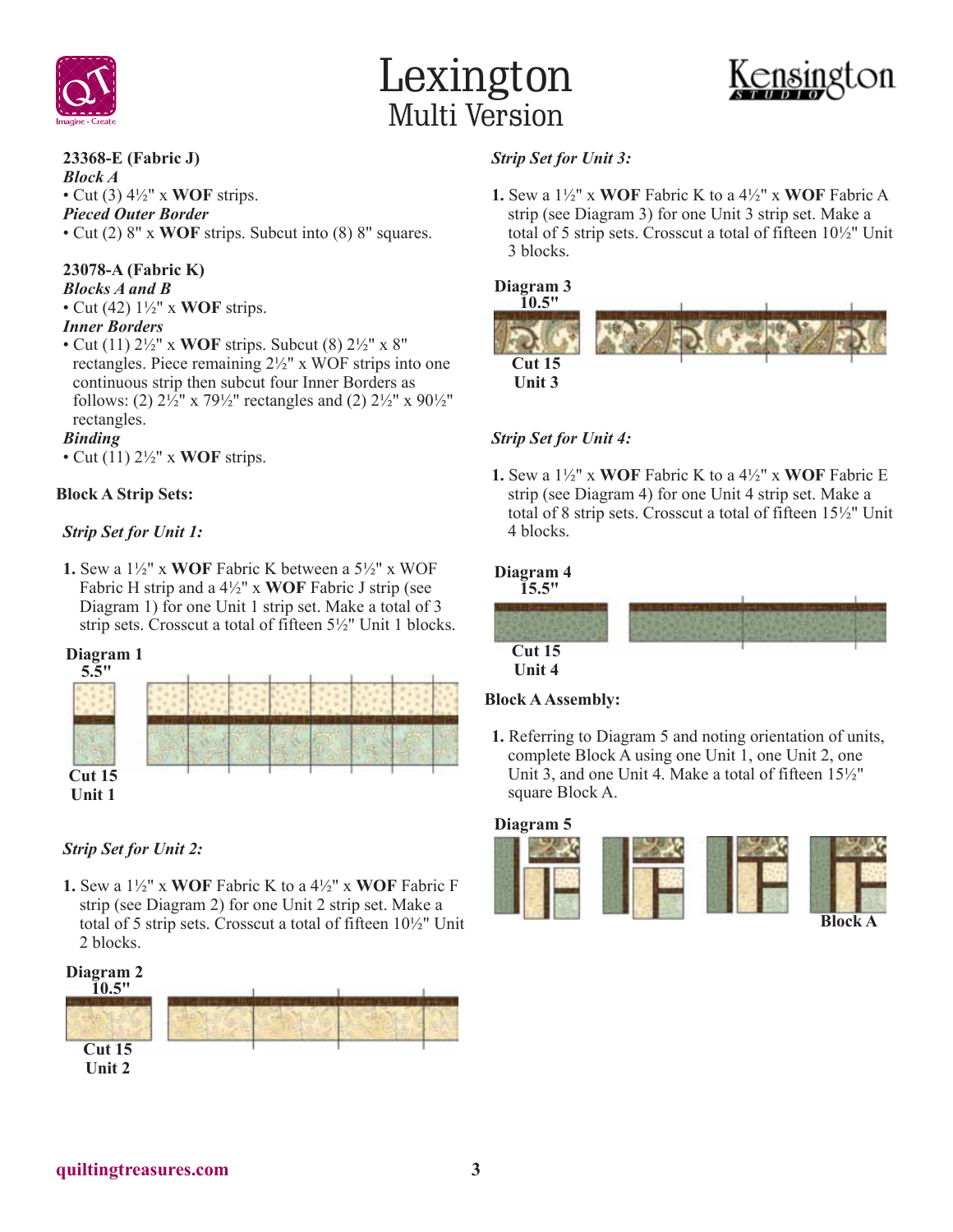



#### **Block B Strip Sets:**

#### *Strip Set for Unit 5:*

**1.** Sew a 1½" x **WOF** Fabric K between a 5½" x **WOF** Fabric G strip and a  $4\frac{1}{2}$ " x WOF Fabric I strip (see Diagram 6) for one Unit 5 strip set. Make a total of 3 strip sets. Crosscut a total of fifteen 5½" Unit 5 blocks.

#### **Diagram 6**



#### *Strip Set for Unit 6:*

**1.** Sew a 1½" x **WOF** Fabric K to a 4½" x **WOF** Fabric B strip (see Diagram 7) for one Unit 6 strip set. Make a total of 5 strip sets. Crosscut a total of fifteen 10½" Unit 6 blocks.

### **Cut 15 Diagram 7 10.5"**



#### *Strip Set for Unit 7:*

**Unit 6**

**1.** Sew a 1½" x **WOF** Fabric K to a 4½" x **WOF** Fabric C strip (see Diagram 8) for one Unit 7 strip set. Make a total of 5 strip sets. Crosscut a total of fifteen 10½" Unit 7 blocks.



*Strip Set for Unit 8:*

**1.** Sew a 1½" x **WOF** Fabric K to a 4½" x **WOF** Fabric D strip (see Diagram 9) for one Unit 8 strip set. Make a total of 8 strip sets. Crosscut a total of fifteen 15½" Unit 8 blocks.



**Block B Assembly:**

**Cut 15 Unit 8**

**Diagram 9 15.5"**



**Block B**

#### **Outer Border Cornerstock Block:**

**1.** Referring to Diagram 11, sew one 2½" x 8" Fabric K rectangle to one 8" Fabric A square. Make a total of four Cornerstone Blocks.

**1.** Referring to Diagram 10 and noting orientation of units, complete Block B using one Unit 5, one Unit 6, one Unit 7, and one Unit 8. Make a total of fifteen 15½"





**Cornerstone Block**

#### **Quilt Center Assembly:**

**1.** Block Row 1. Referring to Diagram 12 and noting orientation of blocks, sew blocks in order as follows: Block B, Block A, Block B, Block A, Block B.

#### **Block Row 1 Diagram 12**



**quiltingtreasures.com 4**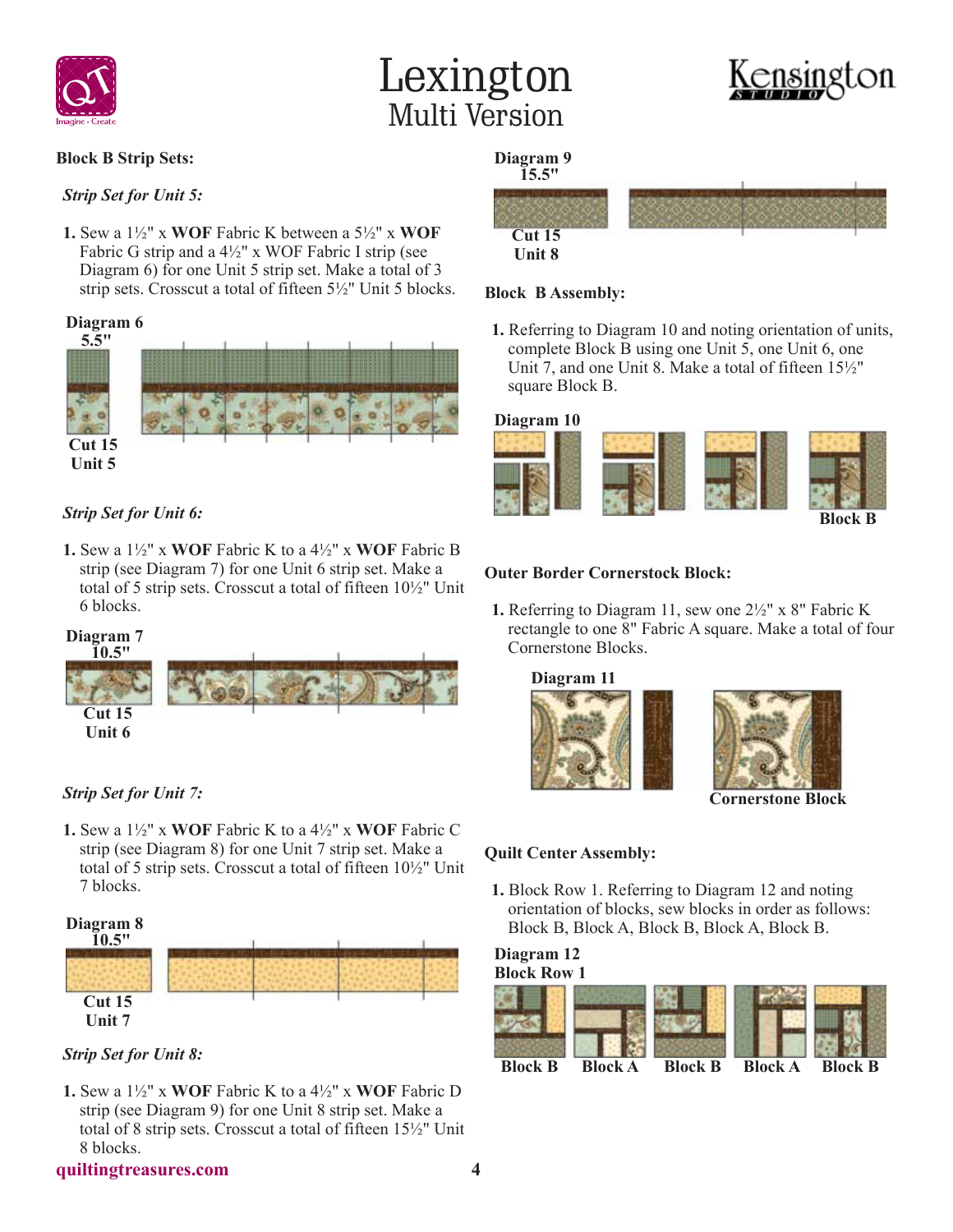





**2.** Block Row 2. Referring to Diagram 13 and noting orientation of blocks, sew blocks in order as follows: Block A, Block B, Block A, Block B, Block A.

#### **Block Row 2 Diagram 13**

| <b>Block A</b> | <b>Block B</b> | <b>Block A</b> | <b>Block B</b> | <b>Block A</b> |
|----------------|----------------|----------------|----------------|----------------|

**3.** Block Row 3. Referring to Diagram 14 and noting orientation of blocks, sew blocks in order as follows: Block B, Block A, Block B, Block A, Block B.

#### **Block Row 3 Diagram 14**



**4.** Block Row 4. Referring to Diagram 15 and noting orientation of blocks, sew blocks in order as follows: Block A, Block B, Block A, Block B, Block A.

#### **Block Row 4 Diagram 15**



**5.** Block Row 5. Referring to Diagram 16 and noting orientation of blocks, sew blocks in order as follows: Block B, Block A, Block B, Block A, Block B.

### **Diagram 16**



**6.** Block Row 6. Referring to Diagram 17 and noting orientation of blocks, sew blocks in order as follows: Block A, Block B, Block A, Block B, Block A.

### **Diagram 17**



**7.** Referring to Quilt Layout Diagram and noting orientation of rows, sew rows in order as follows: Block Row 1, Block Row 2, Block Row 3, Block Row 4, Block Row 5. Quilt Center should measure 75½" x  $90\frac{1}{2}$ ".

#### **Quilt Layout Diagram**



#### **Quilt Assembly:**

- **1.** Inner Border. Sew one 2½" x 90½" Fabric K rectangle to each long side of the Quilt Center. Sew one 2½" x 79½" Fabric K rectangle to top and bottom of the Quilt Center. Quilt Top should measure 79½" x 94½".
- **2.** Pieced Outer Side Borders. Referring to the Quilt Layout Diagram, sew twelve 8" squares together in following order: Fabric A, Fabric I, Fabric B, Fabric J, Fabric E, Fabric D, Fabric F, Fabric D, Fabric J, Fabric B, Fabric I, Fabric A. Sew one 2½" x 8" Fabric K rectangle to each end of the border strip. Border should measure 8" x 94½". Make a total of two borders. Referring to the Quilt Layout Diagram and noting orientation of side borders, attach one border to each long side of the Quilt Center. Quilt Top should measure 94½" x 94½".

#### **quiltingtreasures.com 5**